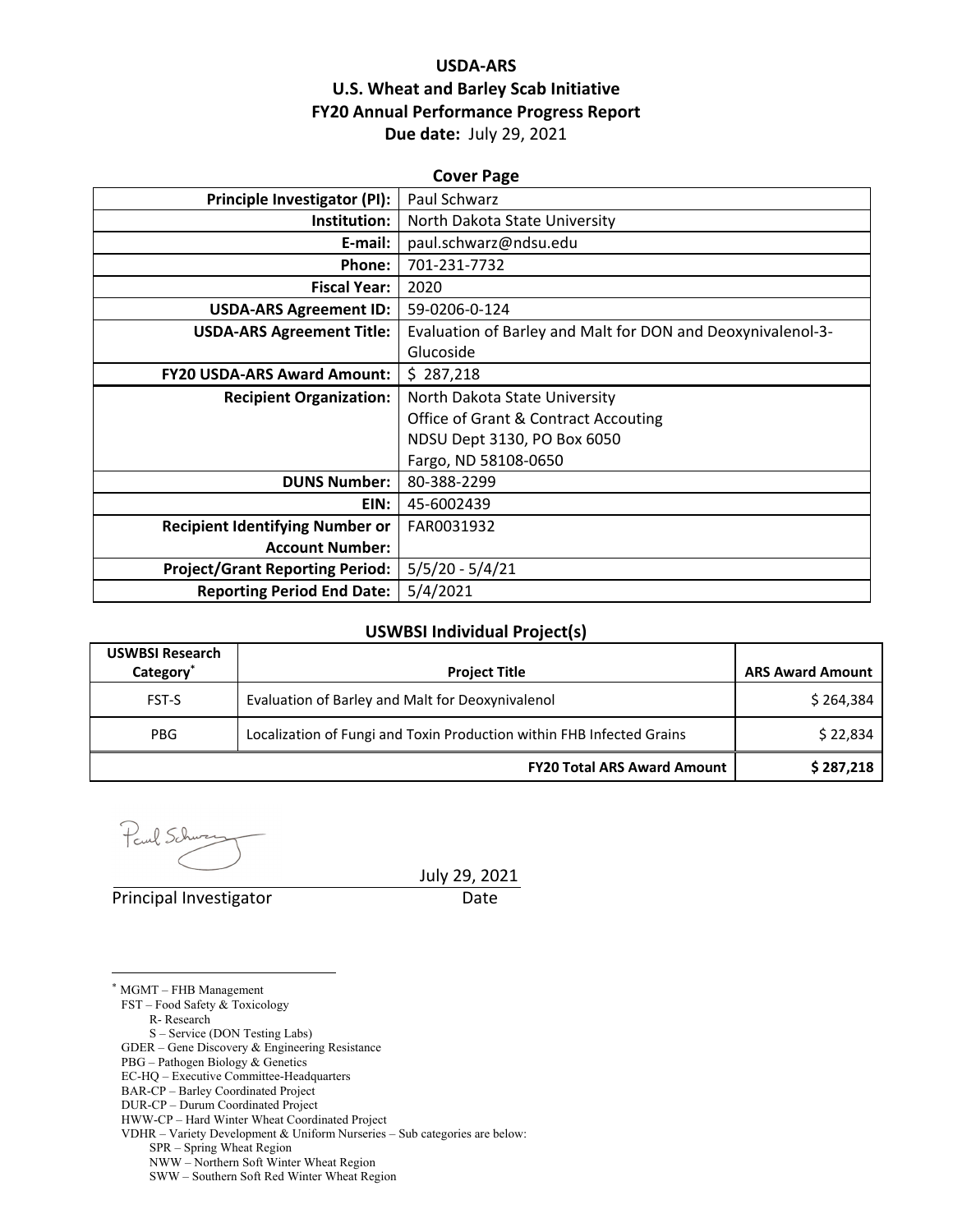**Project 1:** *Evaluation of Barley and Malt for Deoxynivalenol*

### **1. What are the major goals and objectives of the research project?**

The goal of this project is to provide barley breeders, pathologists, and other researchers working on the development of Fusarium resistant barley, with affordable, accurate and timely DON analysis.

**2. What was accomplished under these goals or objectives?** *(For each major goal/objective, address these three items below.)*

### **a) What were the major activities?**

Analysis of barley samples (n=13,606 samples plus 1,232 checks). Samples were submitted by nineteen scientists representing nine institutions/organizations. This was an increase in the number of cooperators over past years, and occurred because of reallocation of samples from the U of MN laboratory. There were some issues with samples from mult-researcher projects, not being submitted by the PI. This issue has largely been clarified . Total samples analyzed 14,838 was not much different then the estimate of the original grant (13,972)

Horsley and Baldwin submitted significantly more samples than allotted. Klos was significantly under allotment, but this was due to some samples from this project being submitted by other project collaborators (e.g Sorrells). Although not shown here actuall sample numbers for Klos project was very close to the allotment

| Collaborator               | <b>Allotted</b> | samples | completed | Under/Over |
|----------------------------|-----------------|---------|-----------|------------|
| Tom Baldwin-NDSU           | 1000            | 1725    | 1725      | 725        |
| Venkata Chapara-NDSU       | 200             | 76      | 76        | $-124$     |
| Alyssa Collins-Penn St.    | 258             | 144     | 144       | $-114$     |
| Christina Cowger-USDA      | 182             | 182     | 182       | 0          |
| Frankie Crutcher-Mont. St. | 500             | 219     | 219       | $-281$     |
| Eastern Malting-NDSU       |                 |         |           |            |
| (Horsley)                  | 250             | 389     | 389       | 139        |
| Shana Forster-NDSU         | 50              | 6       | 6         | $-44$      |
| Andrew Friskop-NDSU        | 72              | 237     | 237       | 165        |
| Rich Horsley-NDSU          | 2000            | 3637    | 3637      | 1637       |
| Gongshe Hu-USDA            | 500             | 270     | 270       | $-230$     |

## **DON Analysis 2020‐21**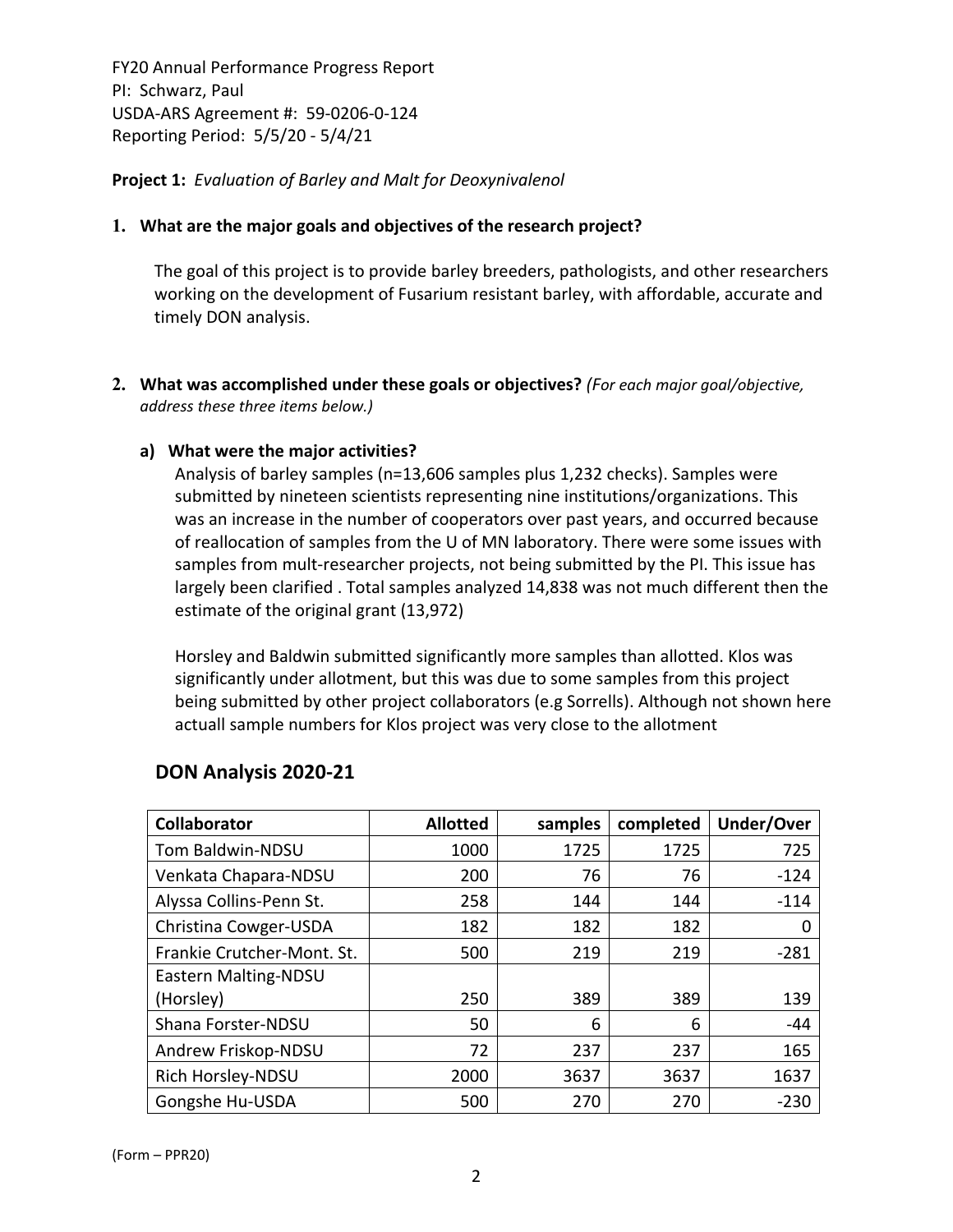| <b>Collaborator</b>        | <b>Allotted</b> | samples  | completed | Under/Over |
|----------------------------|-----------------|----------|-----------|------------|
| Kathy Klos-USDA            | 3000            | 1950     | 1950      | $-1050$    |
| Joel Ransom-NDSU           | 100             | $\Omega$ | 0         | $-100$     |
| Jiajia Rao-NDSU            | 150             | 395      | 395       | 245        |
| Kathy Satterfield-USDA     |                 | 170      | 170       | 170        |
| <b>Blaine Schatz-NDSU</b>  |                 |          |           |            |
| Carrington                 | 80              | 0        | $\Omega$  | $-80$      |
| Paul Schwarz-NDSU          | 500             | 189      | 189       | $-311$     |
| Jamie Sherman-Mont. St.    |                 | 0        | $\Omega$  | 0          |
| Kevin Smith-UofM           | 1500            | 1424     | 1424      | $-76$      |
| Mark Sorrells-Cornell      | 700             | 644      | 644       | $-56$      |
| Marie Timmerman-BARI       | 2000            | 1949     | 1949      | $-51$      |
| Total                      | 13042           | 13606    | 13606     | 564        |
| <b>Standard Curves and</b> |                 |          |           |            |
| Checks                     | 930             | 1232     | 1232      | 302        |
| <b>Grand Total</b>         | 13972           | 14838    | 14838     | 866        |

#### **b) What were the significant results?**

Completion of analyzing submitted samples largely within the reporting period.

#### **c) List key outcomes or other achievements.**

Improvement in intra‐lab QC, as evidenced by lower check sample coeffecients of variation.

## **3. Was this research impacted by the COVID‐19 pandemic (i.e. university shutdowns and/or restrictions, reduced or lack of support personnel, etc.)? If yes, please explain how this research was impacted or is continuing to be impacted.**

The laboratory was open and processing samples during the entire reporting period. The main impacts of COVID‐19 were reduced availability of student labor (for grinding of samples), and issues with supplies frequently being back-ordered. Another impact was the 4‐5 month delayed install on the Agilent triple quadrapole mass spectrometer. Agilent has still not completed the on‐ site training.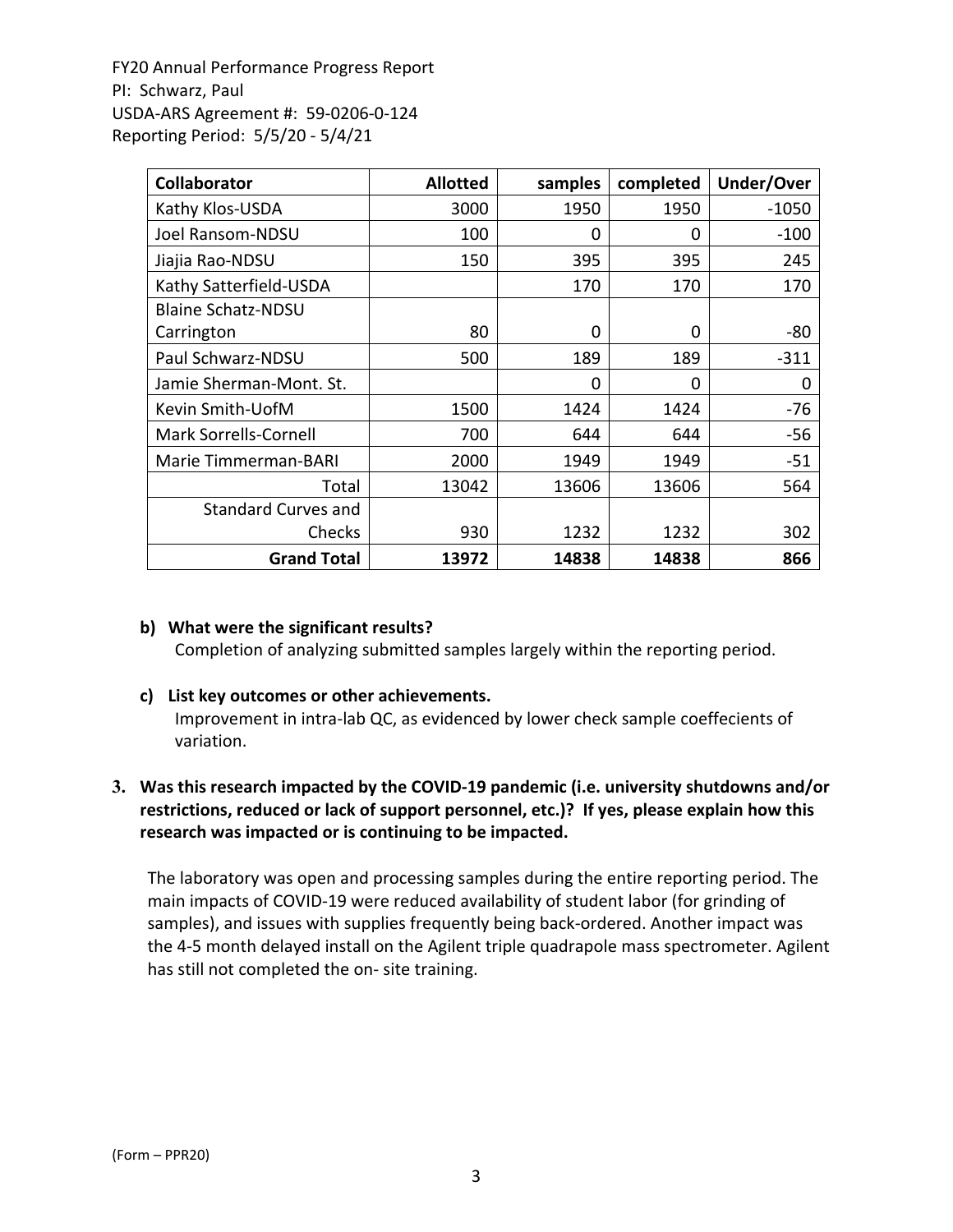## **4. What opportunities for training and professional development has the project provided?**

NA

## **5. How have the results been disseminated to communities of interest?**

Results have been sent directly to investigators. Lab protocols and allotments are posted on the USWBSI website.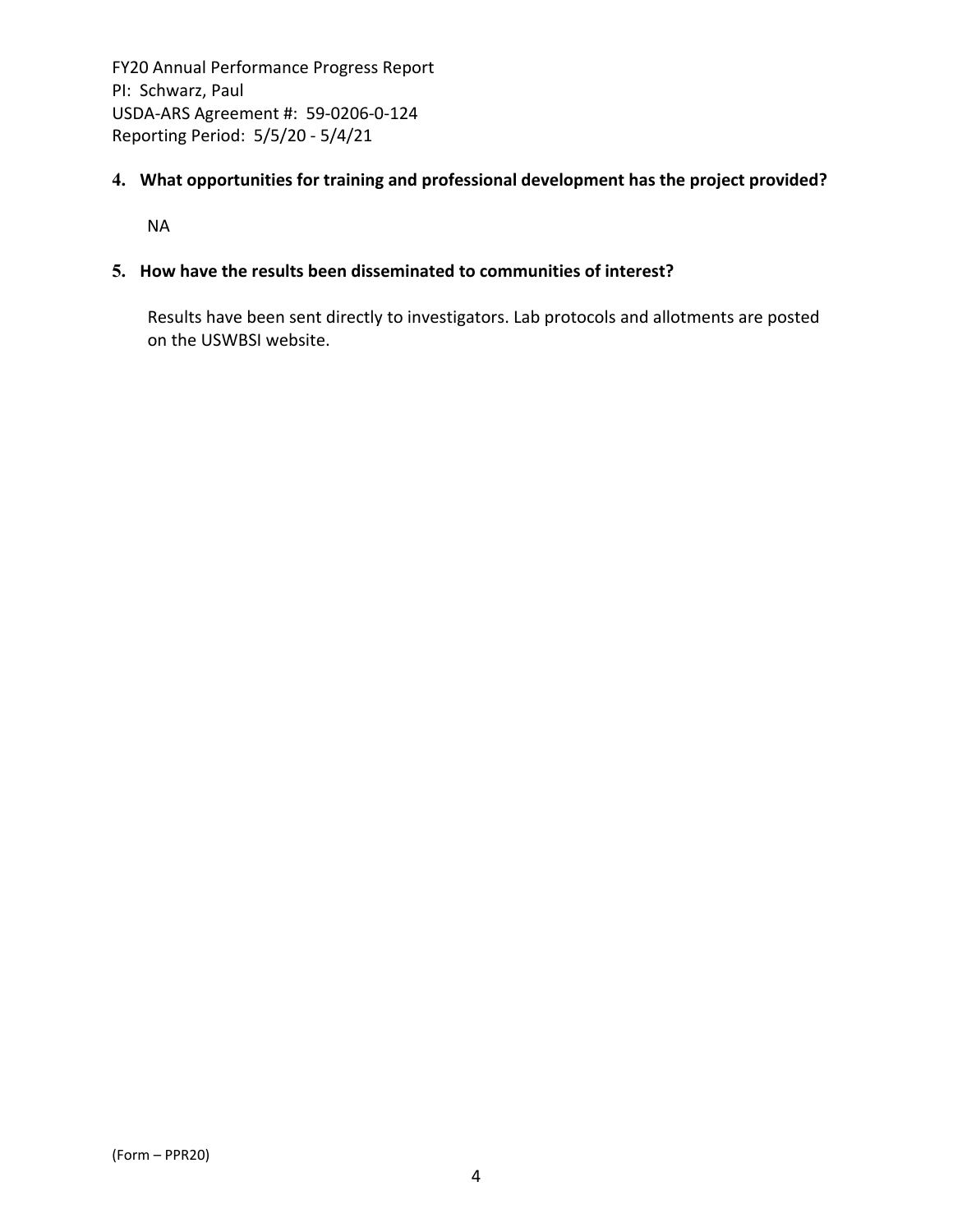## **Project 2:** *Localization of Fungi and Toxin Production within FHB Infected Grains*

#### **1. What are the major goals and objectives of the research project?**

The overall goal of this project is to localize mucelium within grain kernels with advanced microscopy techniques and associate it with deoxynivalenol (DON) production of Fusarium Head Blight (FHB) infected barley and wheat. Specific objecties are to (1) evaluate the distribution of DON concentration on single kernels of grain and malt, (2) determine the physical localization of Fusarium within kernels, (3) investigate Fusarium viability and growth, and mycotoxin production during malting as influenced by infection parameters and grain storage.

**2. What was accomplished under these goals or objectives?** *(For each major goal/objective, address these three items below.)*

### **a) What were the major activities?**

To achieve the major goal, the project has been conducted in phases. In the first phase, barley and wheat samples with different infection timings were prepared by simulating early and late infection in nurseries, and harvesting at early and late dates (before and after a heavy rain). In the second phase, grain samples were malted following different storage time periods. In the third phase, the production of DON was measured in barley and wheat grain and malt. In the forth phase, the distribution of DON concentration was investigated on single kernels of grain and malt, and associated with the localization of Fusarium within the same kernels.

For the objective (1), the following activities were conducted. First, the kernel DON content was investigated on single kernels of barley and wheat grains (46 kernels for each sample). Then, the grains were malted immediately after harvest and also after another six months storage at 20 ℃ and 4 ℃. Third, DON levels were measured in the bulk malt samples and in the malt kernels. For the objective (2), the physical localization of Fusarium and DON levels were investigated on the same kernels of grain and malt samples.

For the objective (3), we are preparing for the Tri5 DNA levels using qPCR to reflect Fusarium viability and growth during malting.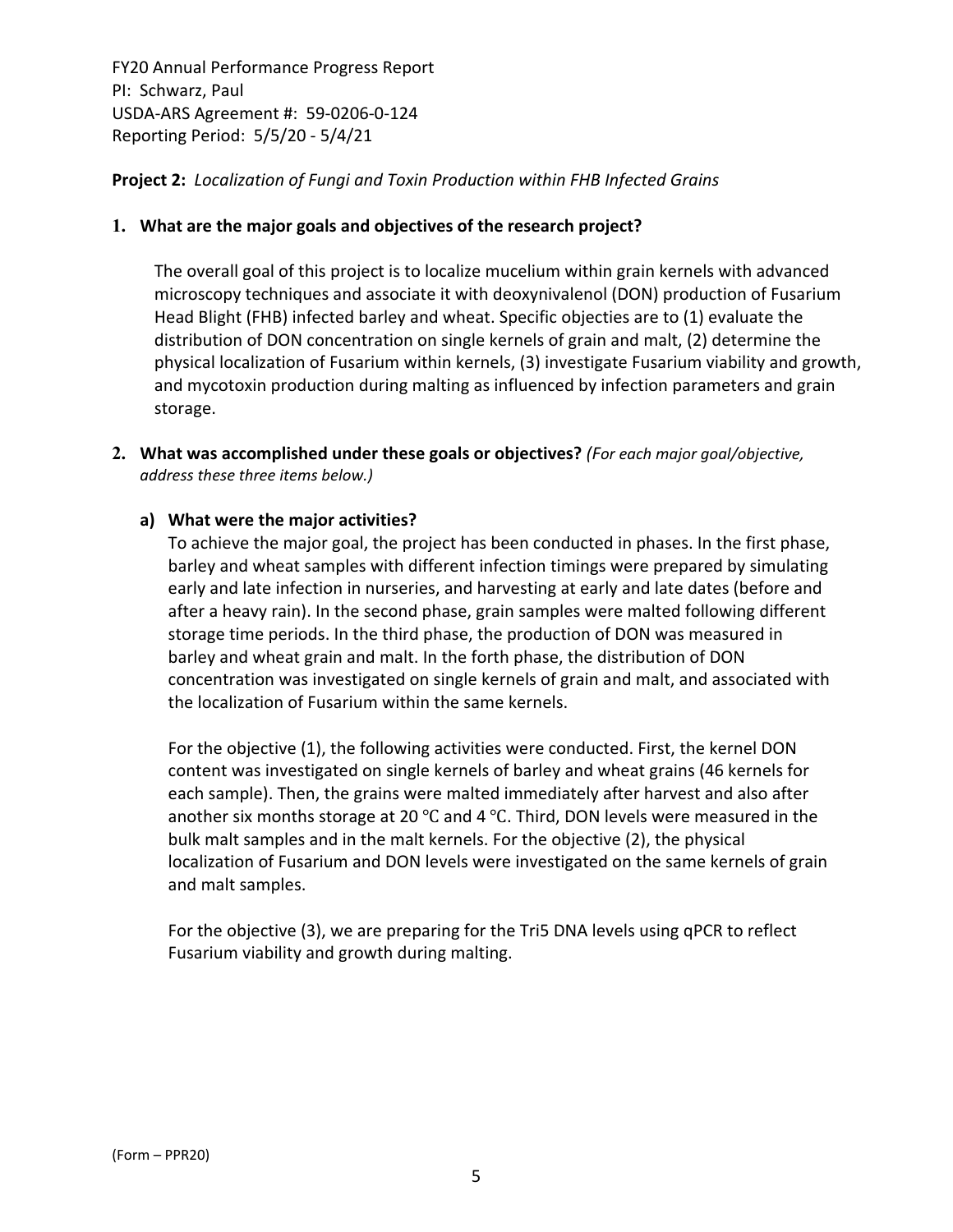## **b) What were the significant results?**

On the major goal, Fusarium infection timing and grain harvest timing were fount to have significant effects on the DON production in bulk grain and malt. Early infection and and late harvest result in dramatically high malt DON levels. For objective (1), wide distribution of kernel DON levels were observed in each grain and malt sample. For objective (2), the localization of fungal hyphae was found in the external tissues such as husk, pericarp, and testa of barley in low DON kernels of barley (<1.0  $\mu$ g/g). Infection in was presentinternal tissues such as pericarp cavities, endosperm, and embryo with the high DON kernels  $(>100 \mu g/g)$ . Fungal hyphae were found in the interior of wheat kernels even in low kernel DON levels.

For objective (3), *Fusarium* growth during malting would be investigated by qPCR, instead of RNA Scope because because technical problems in the sample preparation.

### **c) List key outcomes or other achievements.**

No outcomes for now, but we are achieving the goal with the conduction of the research work and gain outcomes

## **3. Was this research impacted by the COVID‐19 pandemic (i.e. university shutdowns and/or restrictions, reduced or lack of support personnel, etc.)? If yes, please explain how this research was impacted or is continuing to be impacted.**

With COVID-19 restrictions, the researcher was not able get access to the laboratory for PCR and alsothe microscopy lab for several months. This was due to the temporary entry restrictions and to the lack of support technicians.

## **4. What opportunities for training and professional development has the project provided?**

A post‐doctoral research fellow has been provided with opportunities to initiate the proposal, prepare samples, conduct experiments, write papers, deliver presentations to the barley and malt growers, plant pathologists, end users (malters and brewers).

#### **5. How have the results been disseminated to communities of interest?**

The results have been disseminated by delivering posters and presentations at conferences and webinars, and publishing research articles on professional journals.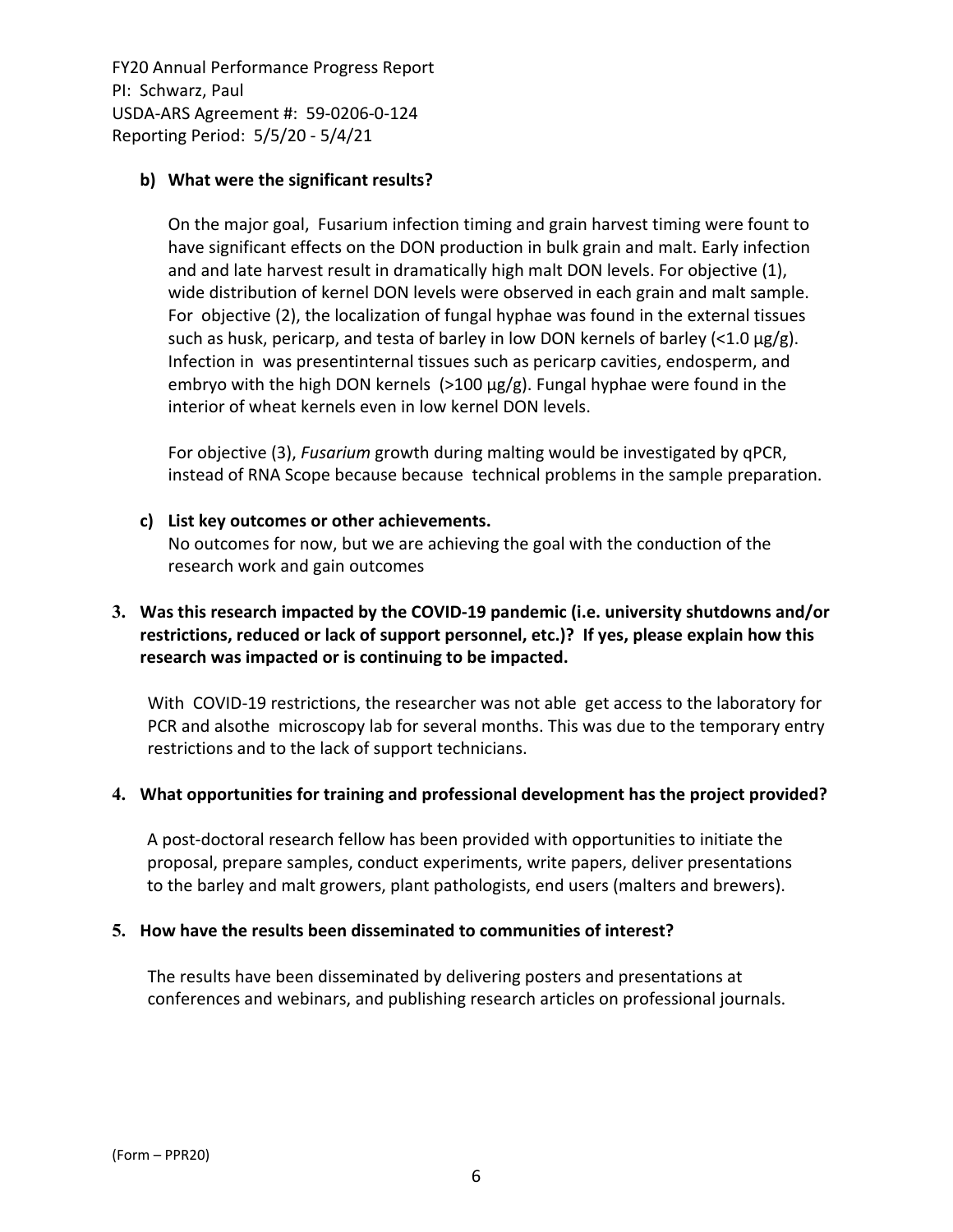## **Training of Next Generation Scientists**

**Instructions:** Please answer the following questions as it pertains to the FY20 award period (5/5/20 ‐ 5/4/21). The term "support" below includes any level of benefit to the student, ranging from full stipend plus tuition to the situation where the student's stipend was paid from other funds, but who learned how to rate scab in a misted nursery paid for by the USWBSI, and anything in between.

**1. Did any graduate students in your research program supported by funding from your USWBSI grant earn their MS degree during the FY20 award period?** ☐Yes ☒No

**If yes, how many?** Click to enter number here.

**2. Did any graduate students in your research program supported by funding from your USWBSI grant earn their Ph.D. degree during the FY20 award period?**

☐Yes ☒No **If yes, how many?** Click to enter number here.

**3. Have any post docs who worked for you during the FY20 award period and were supported by funding from your USWBSI grant taken faculty positions with universities?** ☐Yes ☒No

**If yes, how many?** Click to enter number here.

**4. Have any post docs who worked for you during the FY20 award period and were supported by funding from your USWBSI grant gone on to take positions with private ag‐ related companies or federal agencies?**

☐Yes ☒No

**If yes, how many?** Click to enter number here.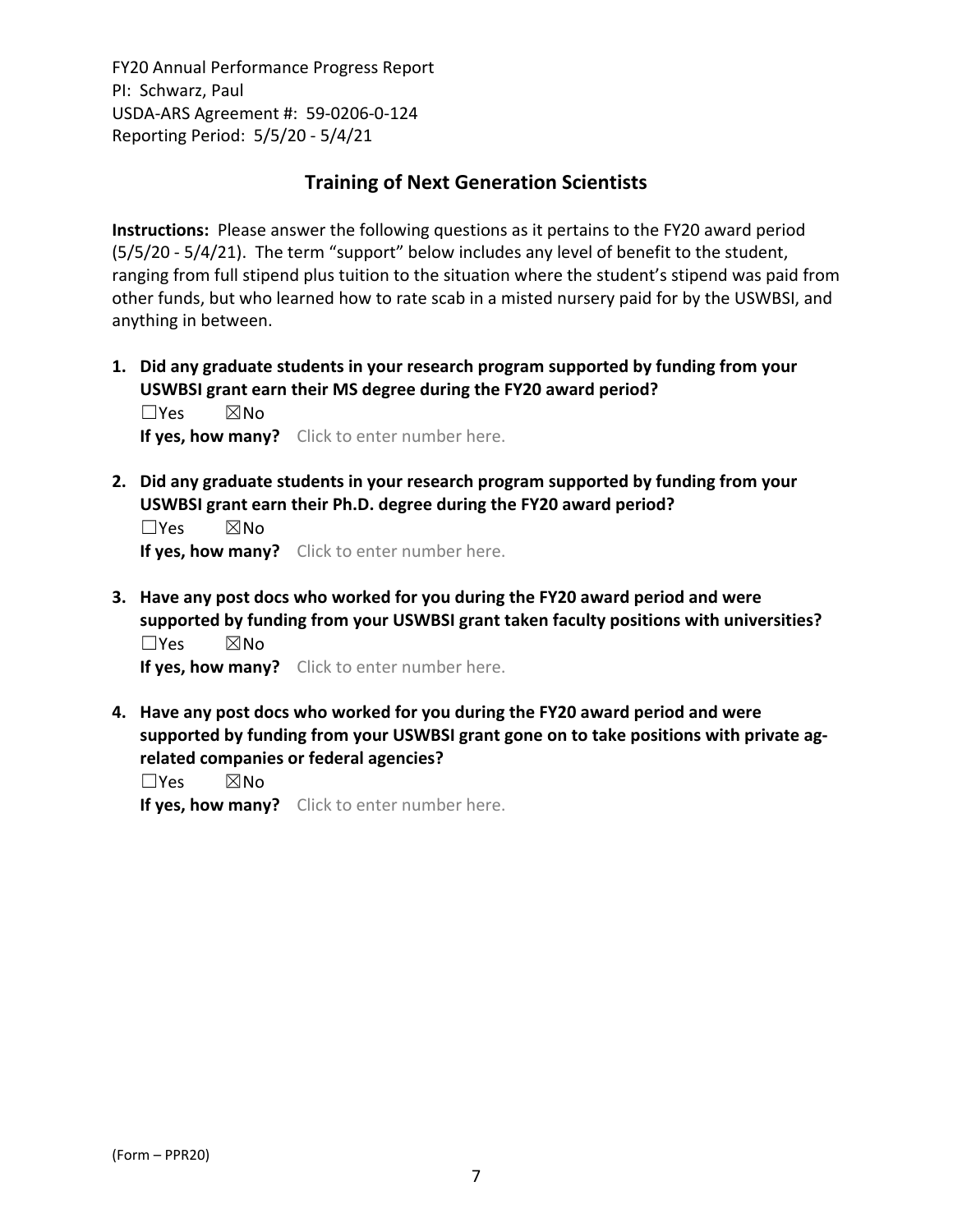# **Release of Germplasm/Cultivars**

**Instructions:** In the table below, list all germplasm and/or cultivars released with full or partial support through the USWBSI during the FY20 award period (5/5/20 - 5/4/21). All columns must be completed for each listed germplasm/cultivar. Use the key below the table for Grain Class abbreviations. 

| <b>Name of Germplasm/Cultivar</b> | <b>Grain Class</b>    | <b>FHB Resistance</b>                                  | <b>FHB</b><br><b>Rating</b><br>$(0-9)$ | Year<br><b>Released</b> |
|-----------------------------------|-----------------------|--------------------------------------------------------|----------------------------------------|-------------------------|
| N/A                               | Select Grain<br>Class | Select what represents<br>your most resistant<br>check |                                        | Select Year             |
| Click here to enter text.         | Select Grain<br>Class | Select what represents<br>your most resistant<br>check | Enter as<br>$text 0-9$<br>rating       | Select Year             |
| Click here to enter text.         | Select Grain<br>Class | Select what represents<br>your most resistant<br>check | Enter as<br>text 0-9<br>rating         | Select Year             |
| Click here to enter text.         | Select Grain<br>Class | Select what represents<br>your most resistant<br>check | Enter as<br>text 0-9<br>rating         | Select Year             |
| Click here to enter text.         | Select Grain<br>Class | Select what represents<br>your most resistant<br>check | Enter as<br>text 0-9<br>rating         | Select Year             |
| Click here to enter text.         | Select Grain<br>Class | Select what represents<br>your most resistant<br>check | Enter as<br>text 0-9<br>rating         | Select Year             |
| Click here to enter text.         | Select Grain<br>Class | Select what represents<br>your most resistant<br>check | Enter as<br>text 0-9<br>rating         | Select Year             |
| Click here to enter text.         | Select Grain<br>Class | Select what represents<br>your most resistant<br>check | Enter as<br>text 0-9<br>rating         | Select Year             |
| Click here to enter text.         | Select Grain<br>Class | Select what represents<br>your most resistant<br>check | Enter as<br>text 0-9<br>rating         | Select Year             |
| Click here to enter text.         | Select Grain<br>Class | Select what represents<br>your most resistant<br>check | Enter as<br>text 0-9<br>rating         | Select Year             |
| Click here to enter text.         | Select Grain<br>Class | Select what represents<br>your most resistant<br>check | Enter as<br>text 0-9<br>rating         | Select Year             |
| Click here to enter text.         | Select Grain<br>Class | Select what represents<br>your most resistant<br>check | Enter as<br>text 0-9<br>rating         | Select Year             |
| Click here to enter text.         | Select Grain<br>Class | Select what represents<br>your most resistant<br>check | Enter as<br>text 0-9<br>rating         | Select Year             |
| Click here to enter text.         | Select Grain<br>Class | Select what represents<br>your most resistant<br>check | Enter as<br>text 0-9<br>rating         | Select Year             |

NOTE: Leave blank if you have nothing to report or if your grant did NOT include any VDHR-related projects.

**NOTE:** List the associated release notice or publication under the appropriate sub-section in the 'Publications' section of the FPR.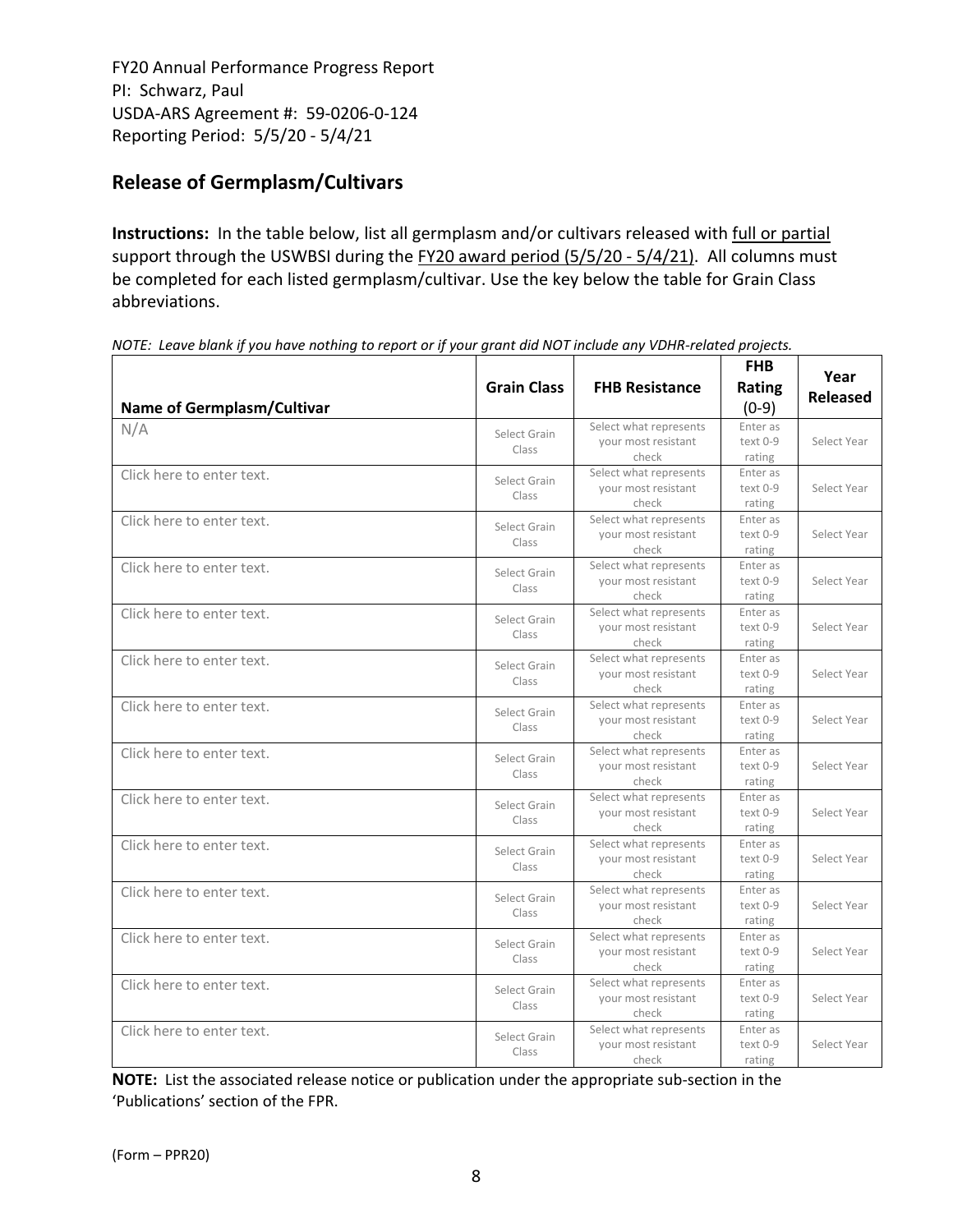## **Publications, Conference Papers, and Presentations**

**Instructions:** Refer to the PR\_Instructions for detailed more instructions for listing publications/presentations about your work that resulted from all of the projects included in the FY20 grant award. Only citations for publications published (submitted or accepted) or presentations presented during the **award period (5/5/20 ‐ 5/4/21**) should be included. If you did not publish/submit or present anything, state 'Nothing to Report' directly above the Journal publications section.

NOTE: Directly below each citation, you **must** indicate the Status (i.e. published, submitted, etc.) and whether acknowledgement of Federal support was indicated in the publication/ presentation. See example below for a poster presentation with an abstract:

> Winn, Z.J., Acharya, R., Lyerly, J., Brown‐Guedira, G., Cowger, C., Griffey, C., Fitzgerald, J., Mason R.E., and Murphy, J.P. (2020, Dec 7‐11). Mapping of Fusarium Head Blight Resistance in NC13‐20076 Soft Red Winter Wheat (p. 12). In: Canty, S., Hoffstetter, A. and Dill‐Macky, R. (Eds.), *Proceedings of the 2020 National Fusarium Head Blight Forum*. https://scabusa.org/pdfs/NFHBF20\_Proceedings.pdf. Status: Abstract Published and Poster Presented Acknowledgement of Federal Support: YES (Abstract and Poster)

#### **Journal publications.**

Z. Jin, S. Solanki, G. Ameen, T. Gross, R.s. Poudel, P. Borowicz, R.S. Brueggeman, and P. Schwarz. "Expansion of internal hyphal growth in Fusarium Head Blight infected grains contributes to the elevated mycotoxin production during the malting process." Molecular Plant – Microbe Interactions. 2021, Online:

https://apsjournals.apsnet.org/doi/10.1094/MPMI‐01‐21‐0024‐R

Status: in proof

Achnowledgement of Federal Support: Yes

#### **Books or other non‐periodical, one‐time publications.**

None.

#### **Other publications, conference papers and presentations**.

#### **Posters and Presentations**

Z. Jin and P. Schwarz. 2020. "Effects of Fusarium infection timing on the production of deoxynivalenol in barley grain and malt" Processing of the 2020 National Fusarium Head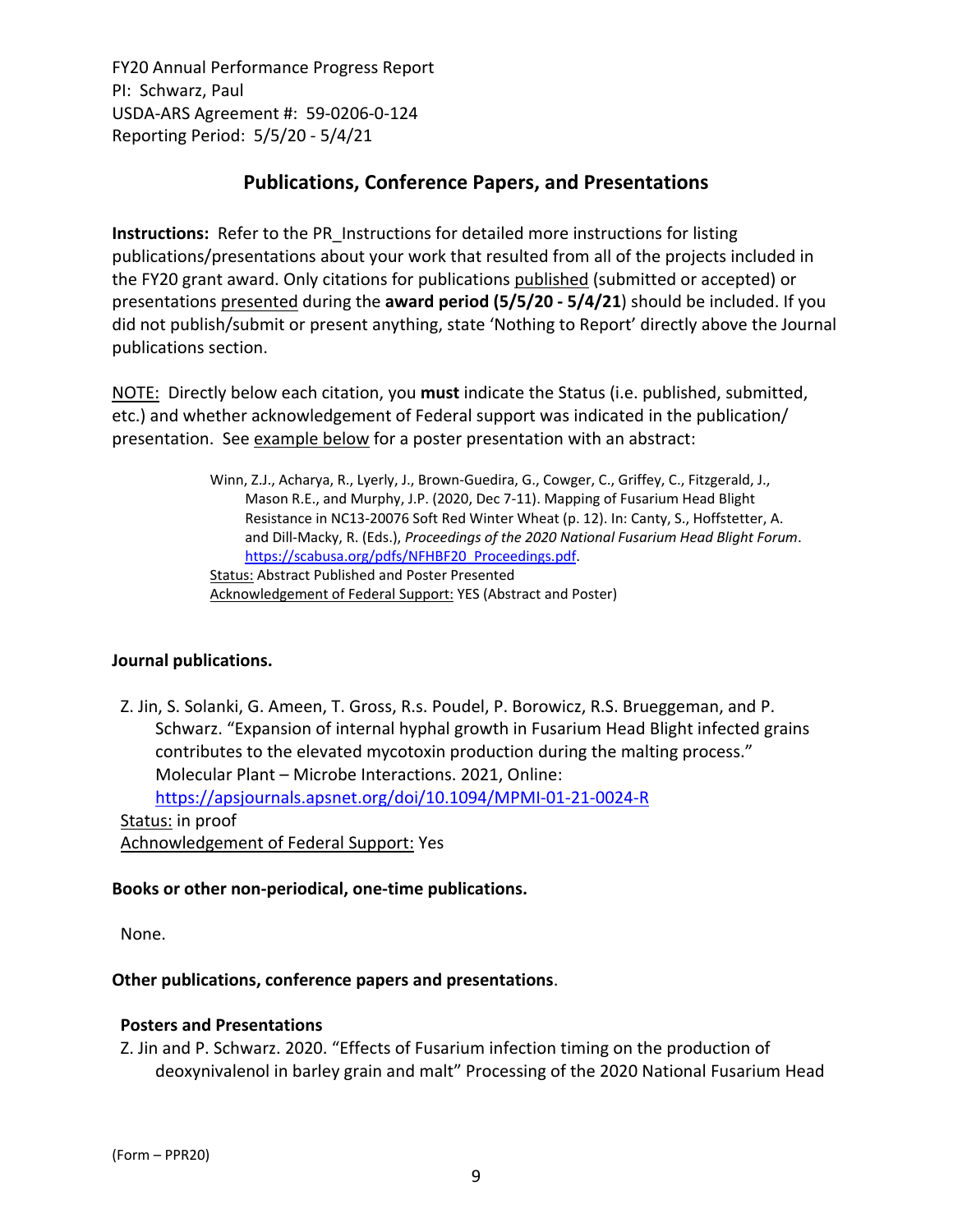Blight Forum (p. 58.), virtual; December 7‐11. Online: https://scabusa.org/pdfs/NFHBF20\_Proceedings.pdf Status: Abstract published and Poster presented Achnlowledgment of Federal Support: Abstract (Yes), Poster (Yes)

Z. Jin and P. Schwarz. 2021. "Characterization of trichothecene mycotoxin development during the malting of Fusarium infected barley and other grains." American Society of Brewing Chemists Webinar. Invited speaking, Virtual; March 4. Online: https://www.asbcnet.org/lab/webinars/webinars/Pages/trichothecene‐mycotoxin.aspx Status: Webinar summary published and presentation delivered

Acknowledgment of Federal Support: Webinar summary (No), Presentation (Yes)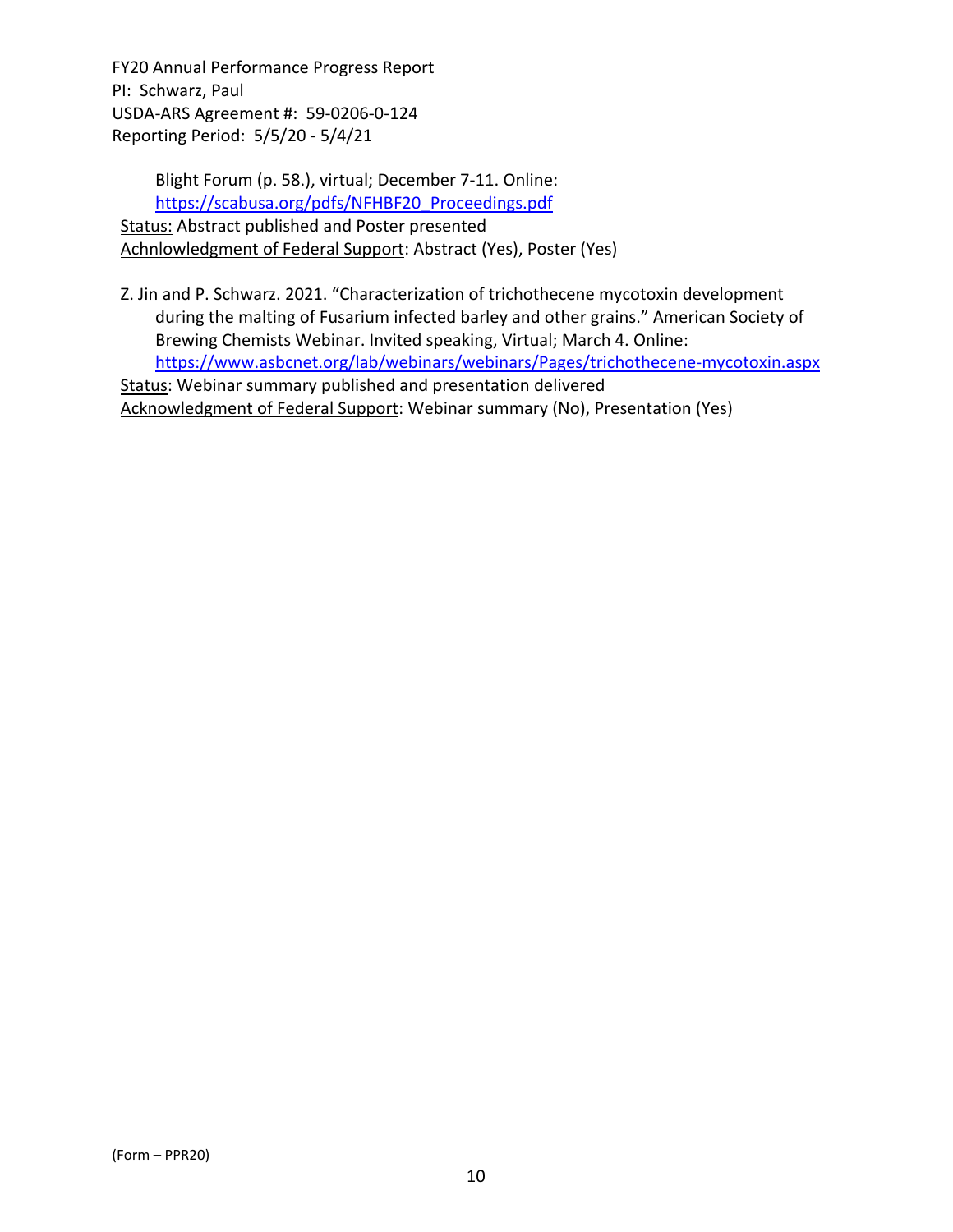# **FY20 PR – USWBSI ADDENDUM DON Service Labs – Quality Control (QC) Data**

Note: What is being requested is the lab's quality control (i.e. check) data.

## **Insert below Lab's Quality Control Data/Results from the FY20 Award Period (5/5/20 ‐ 5/4/21):**

## **Internal Lab Checks (Intra-Lab)**

A total of 1232 check samples were run over the award period. These included twelve samples of either malt, barley, or corn. The check samples were selected to represent low, medium, and high DON ranges, as well as various matrices. Data is shown in Tables 1 and II and is from a total of 4 detectors (4 ECD and 1 MS).

It is notable that overall coefficients of variance (cv) observed during this period were considerably lower than for 2019-20. For example, the cv for malt check #7 was 10.3%, compared to 16.1% in the previous reporting period. The cv for barley check #17 was 5.2%, compared to 31% in the previous reporting period The reduction in cv's, in part, reflects improvements in general quality control practices.

#### **Table I.** Quality Control Data on Malt DON Internal Checks

|           |       |        | DON results |       |       |       |
|-----------|-------|--------|-------------|-------|-------|-------|
| DON level | Low   | Middle | Middle      | High  | High  | High  |
| Sample    | malt  | malt   | malt        | malt  | malt  | malt  |
| ID#       | 20    | 7      | 31          | 15    | 29    | 32    |
| average   | 1.93  | 3.99   | 10.32       | 17.36 | 16.80 | 26.06 |
| Std dev   | 0.21  | 0.41   | 0.97        | 2.13  | 1.83  | 3.00  |
| <b>CV</b> | 10.94 | 10.31  | 9.40        | 12.29 | 10.91 | 11.50 |
| Min       | 1.71  | 3.58   | 9.35        | 15.22 | 14.97 | 23.07 |
| Max       | 2.14  | 4.40   | 11.29       | 19.49 | 18.63 | 29.06 |
| Ν         | 84    | 129    | 108         | 117   | 105   | 107   |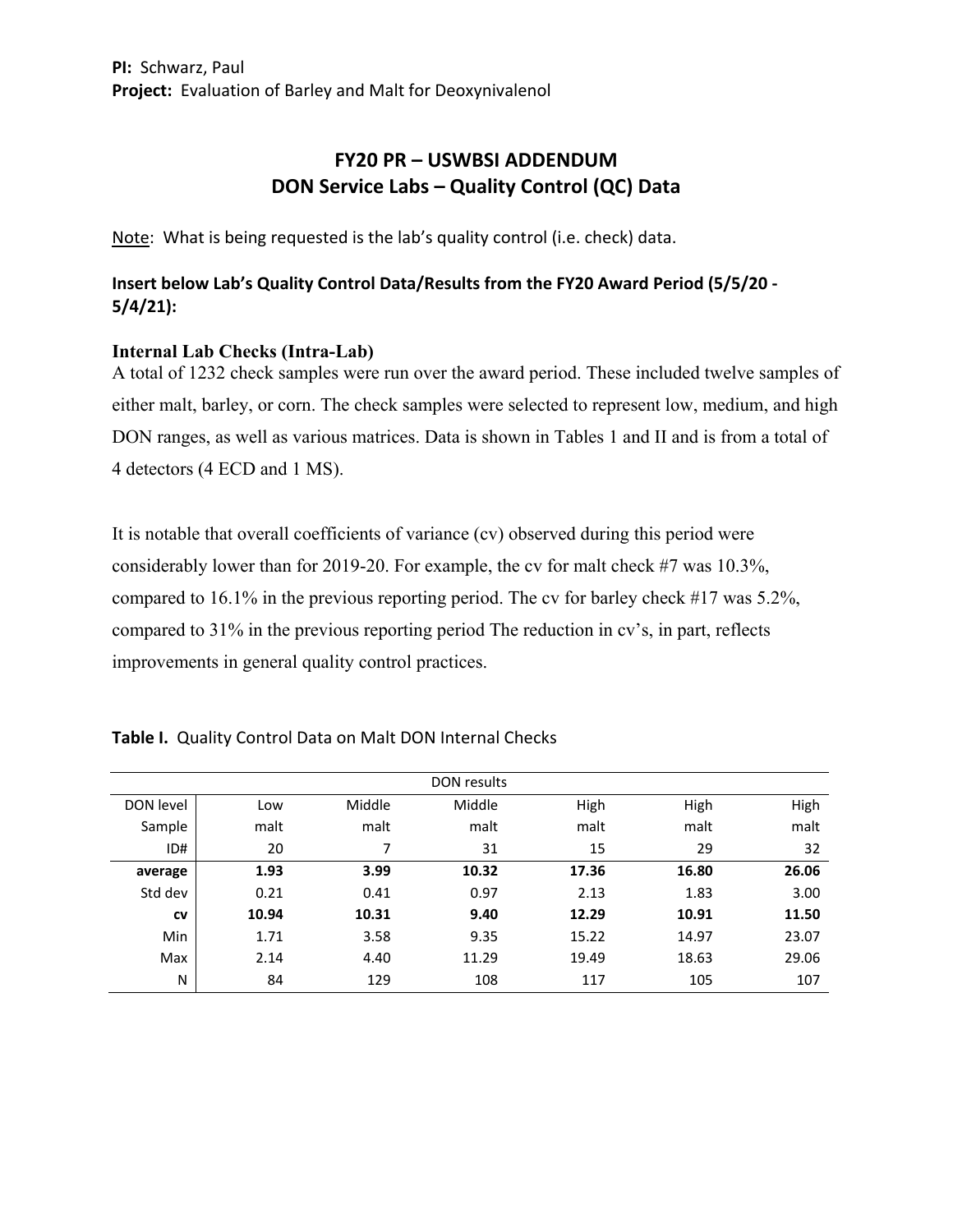| <b>DON Results</b> |         |        |        |        |        |        |
|--------------------|---------|--------|--------|--------|--------|--------|
| DON level          | Clean   | Low    | Low    | High   | High   | Middle |
| Sample             | barley  | barley | barley | barley | barley | corn   |
| ID#                | 22      | 12     | 17     | 44/45  | mix    | corn   |
| average            | 0.02    | 2.12   | 0.55   | 20.26  | 23.48  | 4.29   |
| Std dev            | 0.03    | 0.22   | 0.03   | 2.75   | 3.22   | 0.64   |
| CV                 |         | 10.56  | 5.21   | 13.56  | 13.71  | 14.96  |
| Min                | $-0.02$ | 1.90   | 0.52   | 17.52  | 20.26  | 3.65   |
| Max                | 0.05    | 2.35   | 0.58   | 23.01  | 26.70  | 4.94   |
| N                  | 70      | 126    | 22     | 122    | 148    | 94     |

#### **Trilogy Inter-Lab Checks**

Trilogy check samples are sent to each of the four labs each month from August to May. The monthly checks include a low, medium, and high DON sample. These serve as a means of assessing between lab variation. Comparative plots of each labs' results for the low, medium, and high samples are shown in Figures 1 to 3. For the low DON checks (Figure 1) the standard deviation across the labs was generally quite low (0.05 - 0.29). Months with higher variation were not consistently due to any specific laboratory.



**Figure 1.** Trilogy low DON checks across the four laboratories (August 20202 – May 2021)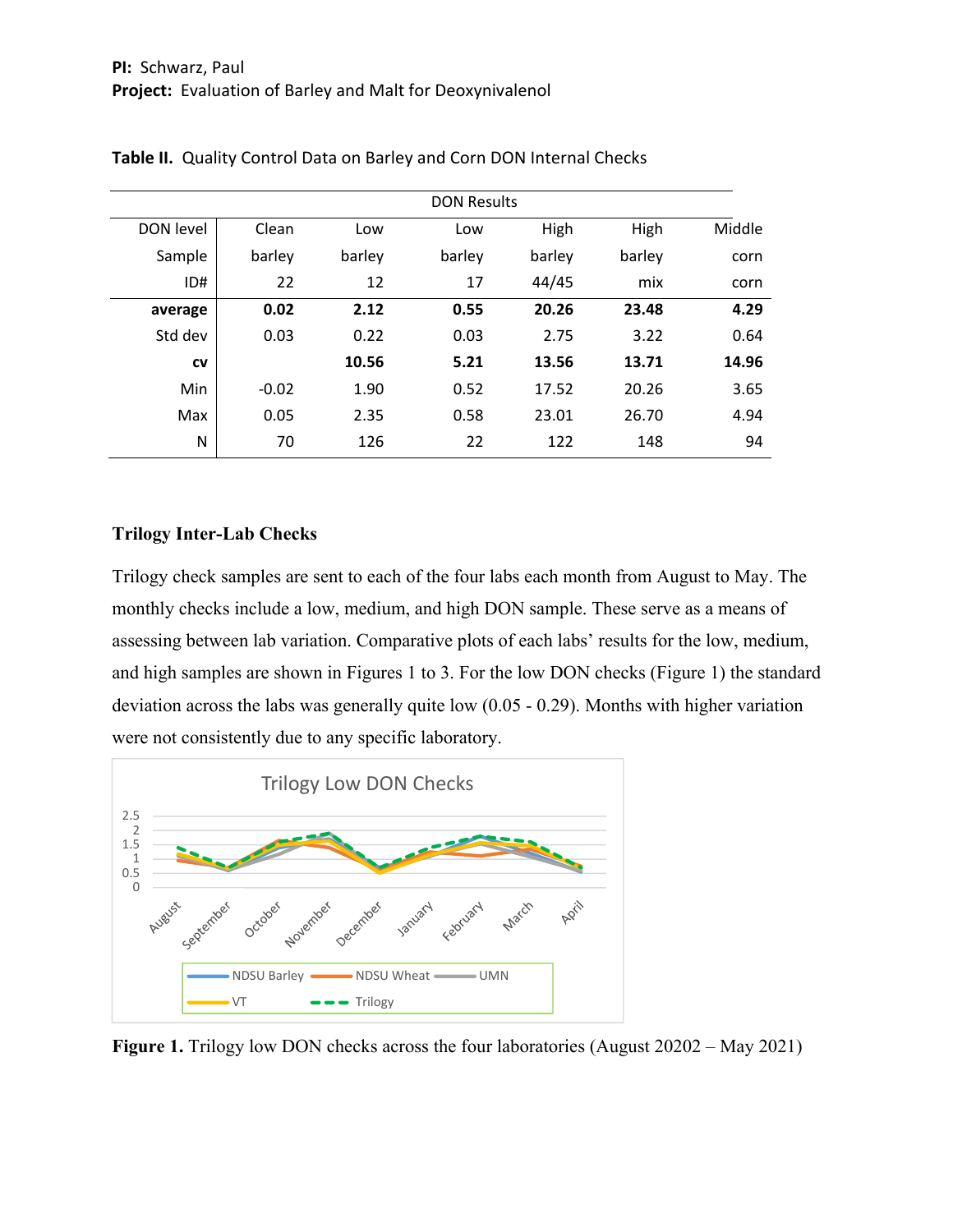The standard deviation for the medium DON checks (across labs) (Figure 2) ranged from 0.07 to 1.03. Again, no trend was observed as to a specific lab, consistently running high or low.



**Figure 2**. Trilogy medium DON checks across the four laboratories (August 20202 – May 2021)

The two NDSU labs had the highest results for seven of the nine months, suggesting these labs trend slightly higher on these samples. This is perhaps due to construction of the standard curve, as both labs use the same protocol.